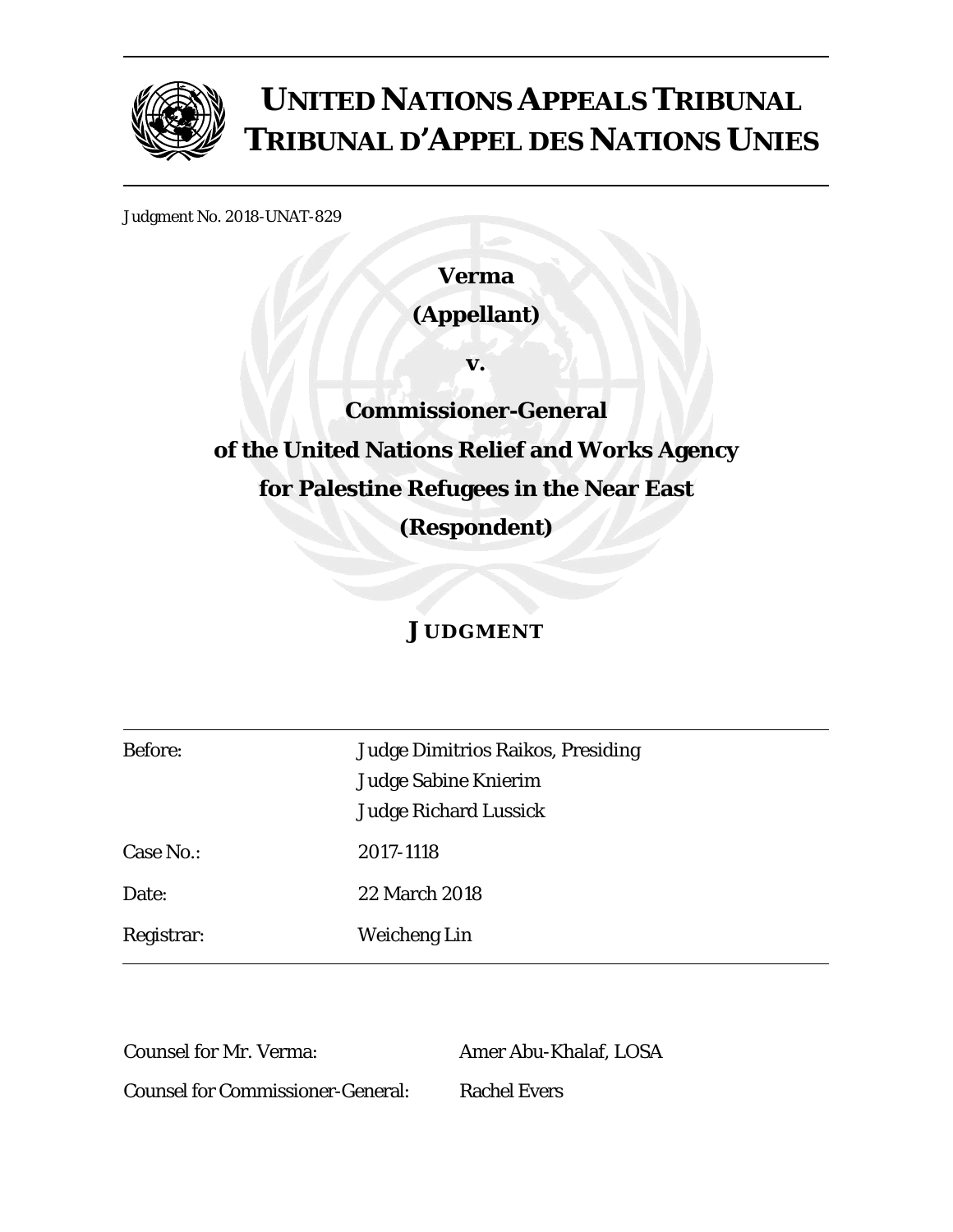#### **JUDGE DIMITRIOS RAIKOS, PRESIDING.**

1. The United Nations Appeals Tribunal (Appeals Tribunal) has before it an appeal against Judgment No. UNRWA/DT/2017/029, rendered by the Dispute Tribunal of the United Nations Relief and Works Agency for Palestine Refugees in the Near East (UNRWA DT or UNRWA Dispute Tribunal and UNRWA or Agency, respectively) on 31 August 2017, in the case of *Verma v. Commissioner-General of the United Nations Relief and Works Agency for Palestine Refugees in the Near East*. Mr. Kulendra Kumar Verma filed the appeal on 16 October 2017, and the Commissioner-General filed an answer on 14 December 2017.

## **Facts and Procedure**

## 2. The following facts were established by the UNRWA  $DT:1$

… Effective 10 June 2014, [Mr. Verma] joined UNRWA as Head, Reconstruction Unit, Nahr el-Bared Camp Reconstruction Project, on a fixed-term appointment at the P-3 level.

… On 15 May 2016, the Agency circulated, internally and externally, a vacancy announcement for the post of Project Manager – Nahr el-Bared Reconstruction Unit ("PM/NBRU") at the P-4 level. A total of 108 candidates applied for the post. [Mr. Verma] was one of seven internal candidates.

… The hiring department shortlisted five candidates for a written test in conjunction with personal interviews. The five external candidates met all the requirements of the post and had been placed in Tranche 1. [Mr. Verma] was not shortlisted for the test and interview as he had been placed in Tranche 2.

… By email to the Head, Recruitment Section ("HRS"), dated 2 September 2016, [Mr. Verma] inquired about the status of his application for the post of PM/NBRU. By email dated 4 September 2016, the HRS informed [Mr. Verma] that he had not been invited for the test and the interview, as only Tranche 1 candidates had been shortlisted.

… On 19 September 2016, [Mr. Verma] requested review of the decision not to shortlist him for the post.

… By a report dated 27 September 2016, the Interview Panel recommended the selected candidate, and on 28 September 2016, the Director of Human Resources approved the recommendation and referred the selection decision to the Advisory Committee on Human Resources.

 $\overline{a}$ 1 Impugned Judgment, paras. 2-9.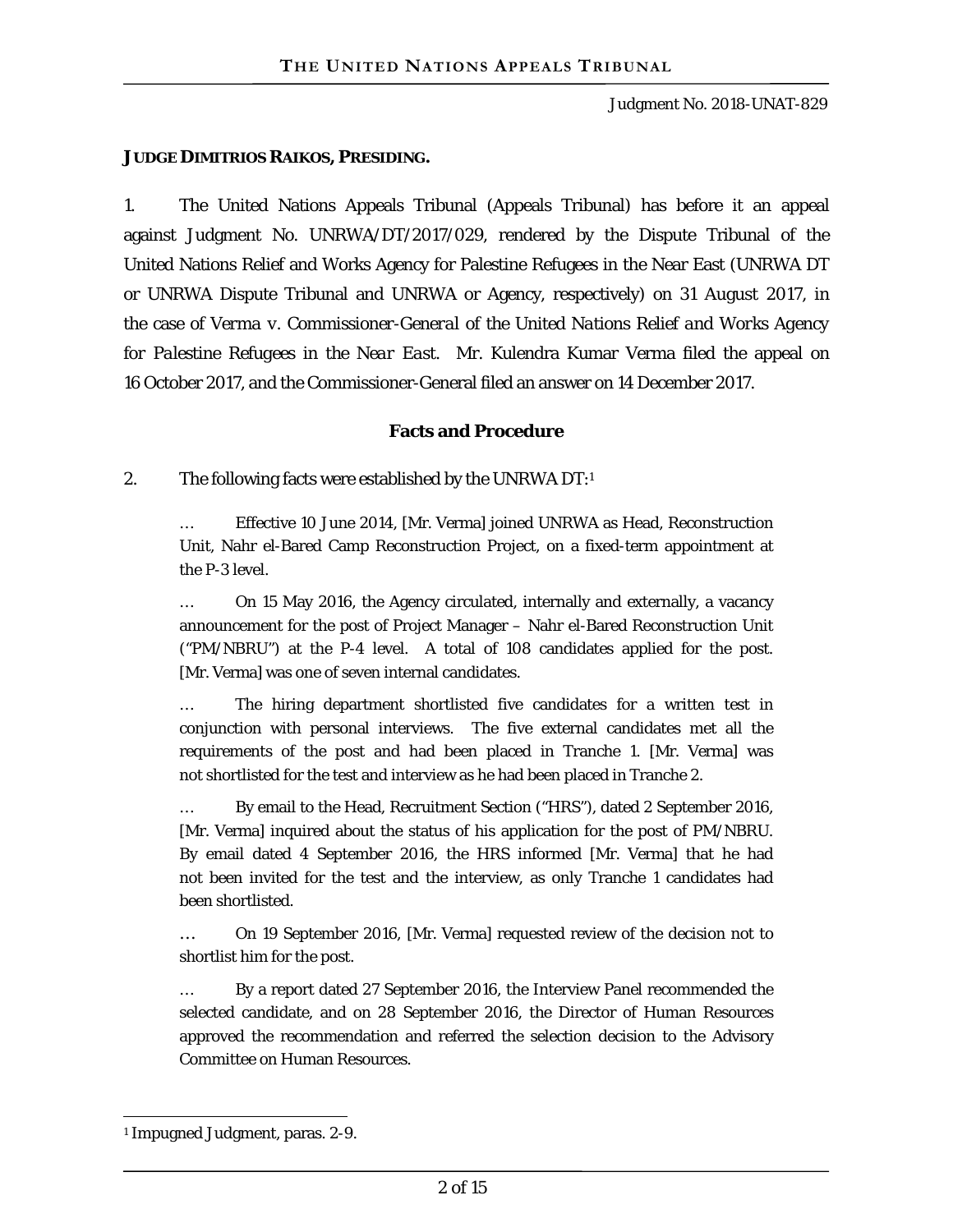… By letter to [Mr. Verma] dated 19 October 2016, the Deputy Commissioner-General affirmed the decision not to shortlist [Mr. Verma], noting that he did not have the required advanced university degree as stipulated in the vacancy notice, which was why he was not placed in Tranche 1.

… On 27 October 2016, [Mr. Verma] filed an application with the UNRWA [DT].

3. On 31 August 2017, the UNRWA DT issued its Judgment dismissing Mr. Verma's application on grounds that he failed to meet his burden in proving that the decision not to shortlist him was unlawful, exercised arbitrarily or capriciously, or was motivated by prejudice or other extraneous factors. The UNRWA DT found that Mr. Verma did not possess the advanced university degree required for the post and was therefore correctly ranked in Tranche 2 as "partially meeting the requirements" and that the hiring director used his discretion to shortlist only Tranche 1 candidates. The UNRWA DT also held that Mr. Verma's claim that he was owed priority consideration as an internal candidate (over the selected candidate, an external candidate serving as a consultant) was without merit as meeting the requisite qualifications was still necessary. The UNRWA DT rejected Mr. Verma's contention that the selected candidate was not an engineer and held a degree in social work and donor relations and not in project management as required by the vacancy announcement. In this regard, the UNRWA DT noted that the vacancy did not limit the required degree to engineering and that the interview panel indicated that the selected candidate demonstrated a range of competencies and project management experience, including the advantage of his knowledge and experience on the NBRU project. Lastly, the UNRWA DT rejected Mr. Verma's claim that the vacancy announcement was tailored towards the selected candidate as the UNRWA DT held Mr. Verma did not provide any evidentiary support to this claim.

#### **Submissions**

#### **Mr. Verma's Appeal**

4. Mr. Verma requests the Appeals Tribunal to reverse the UNRWA DT Judgment and find procedural error and abuse of power by the Agency that resulted in his loss of job opportunity. Mr. Verma seeks compensation for material and moral damages. Mr. Verma argues that the UNRWA DT erred in concluding that the Agency correctly ranked him as a Tranche 2 candidate for "partially meeting" the requirements because in fact, he met the requirements on an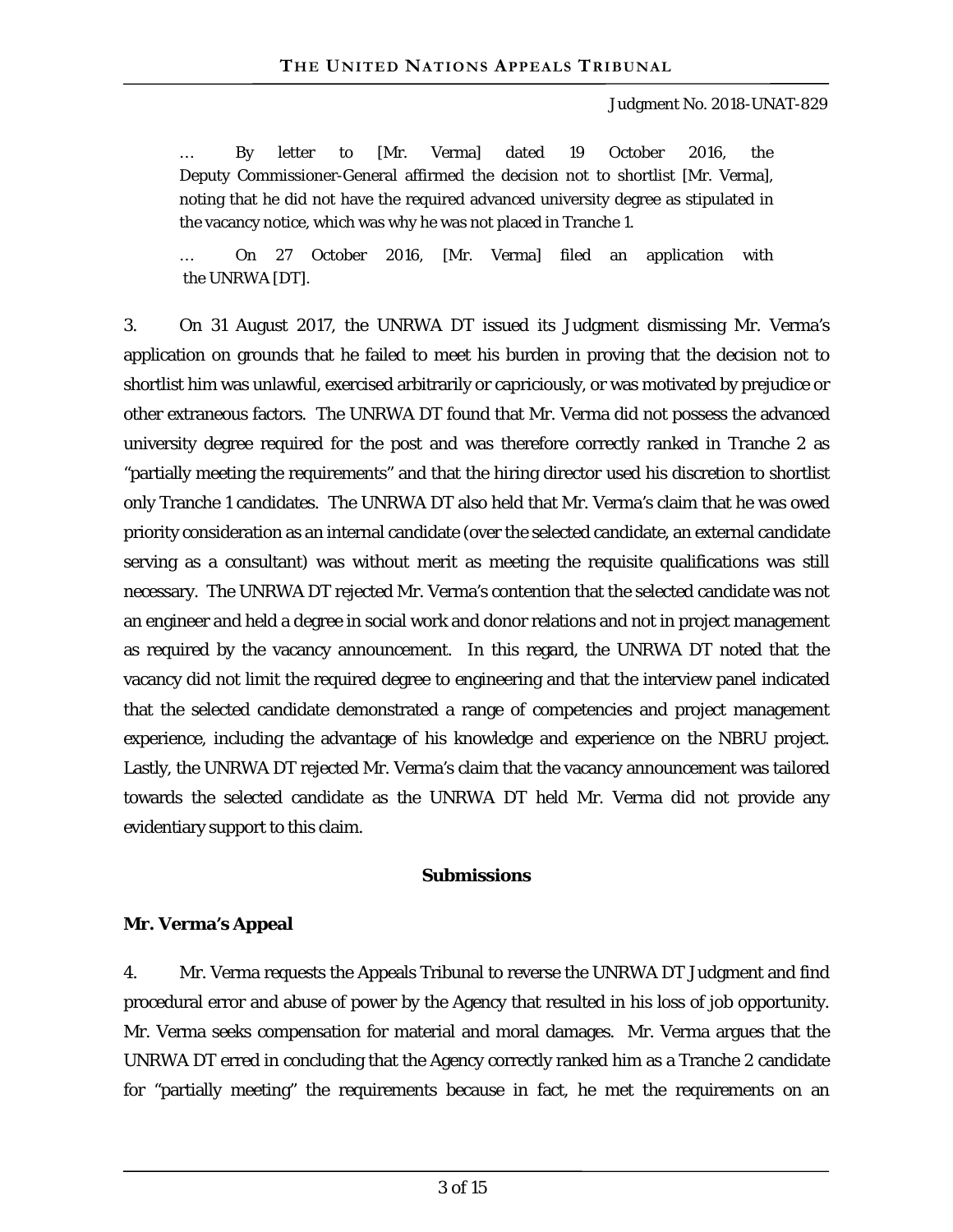equivalency basis as provided for in the vacancy announcement and in Sections 26 and 28 of the UNRWA International Staff Personnel Directive (ISPD) No. 1/104.2/Rev.4.

5. P-4 level post candidates with a bachelor's degree only need 10 years of experience to be considered equivalent to candidates with a master's degree. Mr. Verma submits that the UNRWA DT erred in fact and law as he possessed this combination of education and years of experience as outlined in his application for the post. Mr. Verma possessed the required amount of experience including the educational requirements on equivalency as well as the desirable qualifications contrary to the Agency's claim. The hiring manager however arbitrarily did not consider the desirable qualifications and the hiring department's failure to follow the Agency's own rules on recruitment amounted to a beach of procedure and a breach of his rights to full and fair consideration.

6. Mr. Verma submits that the UNRWA DT also erred in fact and law in holding that he was not entitled to be considered a priority internal candidate. The UNRWA DT failed to consider the ISPD provisions which state that "[f]irst preference in selection should normally be for internal candidates, where internal or external candidates are equally well qualified (…)" The Agency's only argument for not shortlisting him was that he lacked an advanced degree, which is an error of law as noted above, and which in turn means the presumption of regularity should not stand. Mr. Verma argues that because he meets the requirements for the post, he was in turn entitled to priority consideration as an internal candidate. The UNRWA DT failed to give proper consideration to UNRWA International Staff Regulation 4.5 which states that the fullest regard shall be had, in fulfilling vacancies, to the requisite qualifications and experience of persons already in the service of the Agency and also failed to properly consider General Assembly resolution 59/266, Section-XI on Consultants and individual contractors which indicates that "consultants should be hired only in strict accordance with existing rules (…) and where expertise is not available within the Organization". In this regard, Mr. Verma argues that the selected candidate was an external candidate serving as a consultant and thus appointed to the post in violation of UNRWA's Organization Directive No. 29 on Hiring of Consultants and Contractors. Based on the foregoing, Mr. Verma submits that giving priority to an external candidate, who does not have the required experience for the post, over himself—an internal candidate—is a breach of his rights per the United Nations Charter and the Rules and Regulations of the Agency.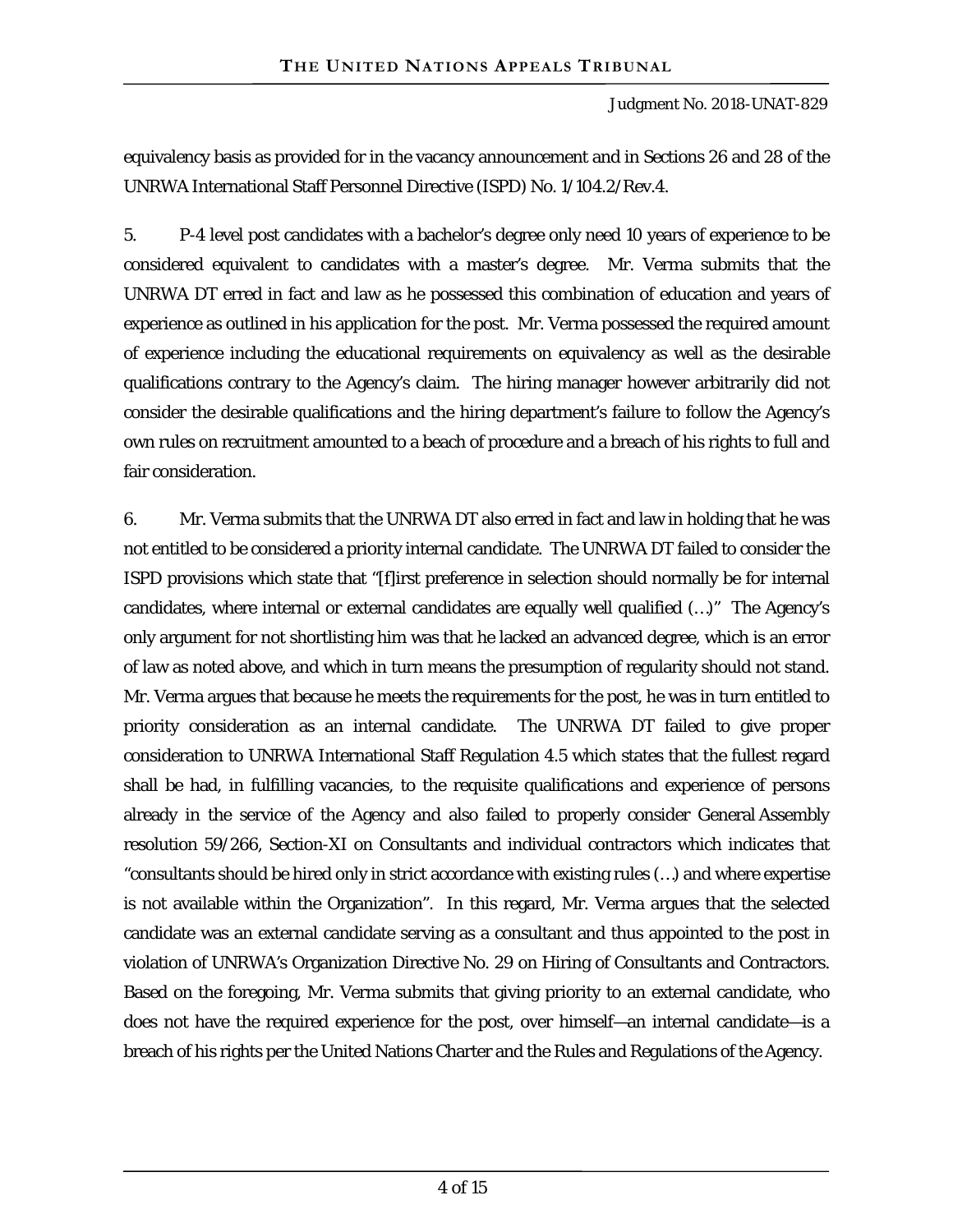7. Mr. Verma argues that the UNRWA DT erred in fact and law in concluding that he failed to establish that the decision not to shortlist him was exercised arbitrarily or capriciously, or was motivated by prejudice or other extraneous factors. In this regard, the UNRWA DT erred in concluding that he did not provide evidence that the vacancy announcement was tailored to the selected candidate. In actuality, the UNRWA DT failed to consider that the position was advertised multiple times, the selected candidate was not successful when it was advertised for the second and third time, and the educational qualifications were the only aspect changed in the fourth re-advertisement. The educational qualifications were changed to include the educational qualifications of the selected candidate and in essence tailor the vacancy as a pretextual means to convert a consultant (a donor relations officer under Special Service Agreement (SSA) contract) to a staff member (P-4 Project Manager). Furthermore, the UNRWA DT erred in failing to consider that the Agency did not provide any reason for cancelling the prior advertisements.

8. Mr. Verma also argues that the UNRWA DT also erred in failing to consider his request that the UNRWA DT order the Agency to produce all records relating to the cancellation of the prior vacancy announcements to determine fairness and integrity of the process. The documents produced by the Agency reflected an erroneous recruitment report, which contained falsified information provided by the selected candidate to the interview panel about his qualifications. Lastly, the UNRWA DT failed to consider that the selected candidate did not have the requisite two years of international experience outside of the duty station in violation of ISPD Section 30. Based on the foregoing, the UNRWA DT erred in fact and law in failing to find that not shortlisting Mr. Verma was motivated by prejudice and other extraneous factors and was arbitrary and capricious as it failed to consider that his educational equivalence met the requirements. The UNRWA DT erred in not finding he should have been given priority as an internal candidate, and failed to consider the efforts taken to tailor the vacancy to meet the educational qualifications of an external candidate, who still did not meet the two-year international experience requirement. Mr. Verma argues the Agency did not adequately provide him feedback on his non-selection as required by the ISPD.

# **The Commissioner-General's Answer**

9. The Commissioner-General requests the Appeals Tribunal to dismiss Mr. Verma's appeal in its entirety. With regard to Mr. Verma's claims for priority consideration, the Commissioner-General submits that the UNRWA DT correctly concluded that his claim was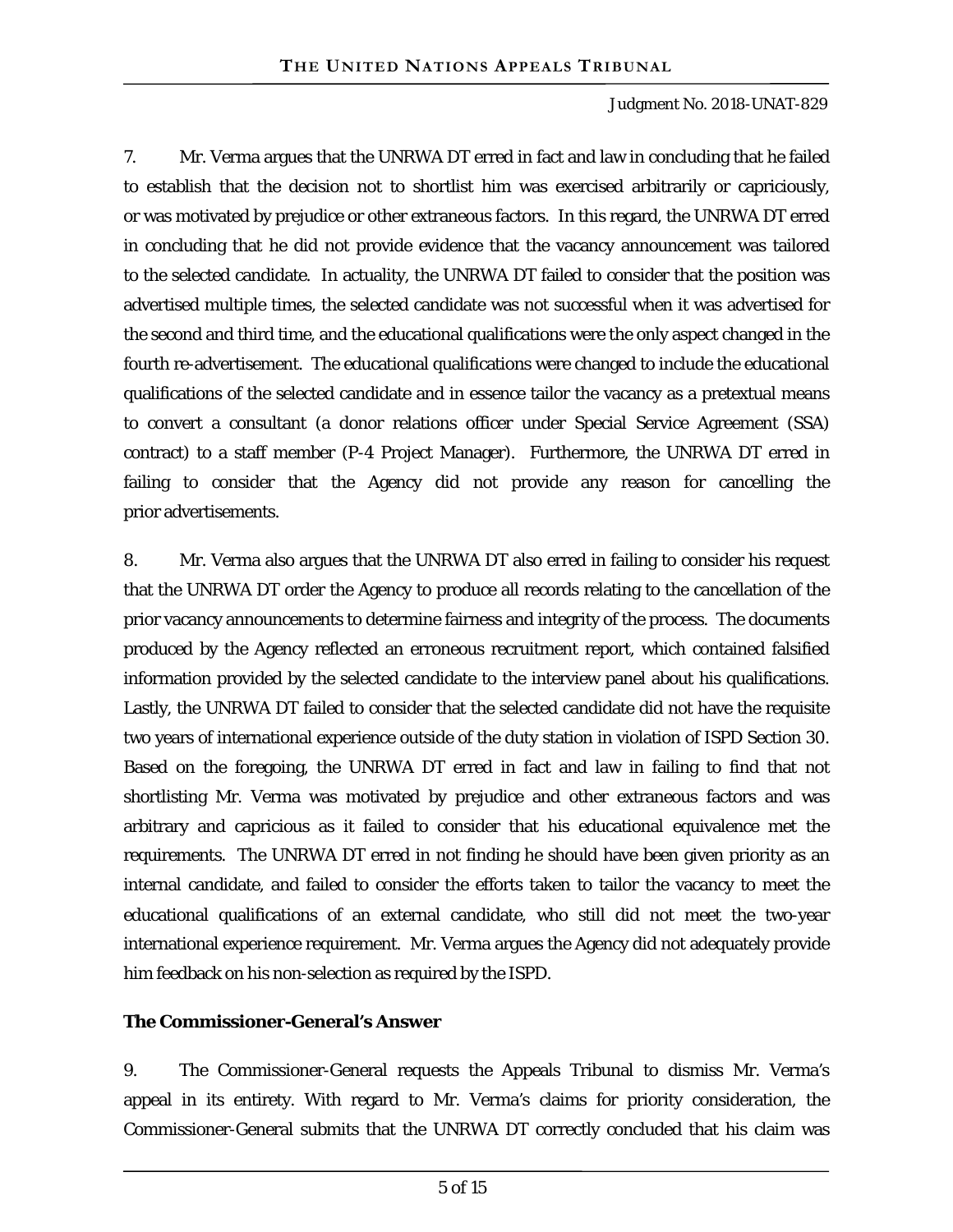without merit as it was common cause that he lacked the advanced degree expressly required in the vacancy, which correctly placed him in Tranche 2 (partially meets) and therefore was not entitled to priority consideration. The Commissioner-General also submits that Mr. Verma was given feedback in fulfillment of the ISPD, which explained that he was not invited to the test as only Tranche 1 candidates were shortlisted.

10. The Commissioner-General also submits that the UNRWA DT did not err in considering the selected candidate's demonstrated range of competencies and project management experience. Mr. Verma's contention that there is proof that the selected candidate provided false information to the interview panel is evidence outside of the record before the panel and does not render its decision arbitrary or discriminatory against Mr. Verma. In addition, the Commissioner-General argues that the UNRWA DT was correct in finding that Mr. Verma did not produce clear and convincing evidence that the job requirements were tailored to the selected candidate. Mr. Verma's assertions that the three vacancy announcements were cancelled due to the selected candidate's inability to meet the requirements is unsupported by evidence and is Mr. Verma's own subjective assessment. Regarding Mr. Verma's contention that the UNRWA DT did not consider that the selected candidate was placed as Officer-in-Charge of the NBRU project for three years contrary to General Assembly resolution, 59/266, the Commissioner-General submits that the resolution is not germane to the situation and irrelevant to the considerations before the Appeals Tribunal as the scope before the UNRWA DT and now the Appeals Tribunal relates to Mr. Verma's challenge against not being shortlisted.

11. The Commissioner-General further submits that Mr. Verma has failed to identify any reversible error by the UNRWA DT. Regarding Mr. Verma's request for material damages for loss of opportunity and financial loss, there is no legal basis for considering such an award. In addition, Mr. Verma did not proffer any evidence of his alleged loss. The standard for compensation in non-selection cases is whether a staff member would have had a significant chance of promotion and where an irregularity has no impact on the status of a staff member because he had no foreseeable chance for promotion, he is not entitled to rescission or compensation. Mr. Verma had no foreseeable chance for promotion as he was correctly placed in Tranche 2 and only Tranche 1 candidates were shortlisted for interviews. Lastly, regarding moral damages, Mr. Verma has not provided any evidence to support his claims of alleged stress, anxiety and discrimination suffered. For the foregoing reasons, the Commissioner-General urges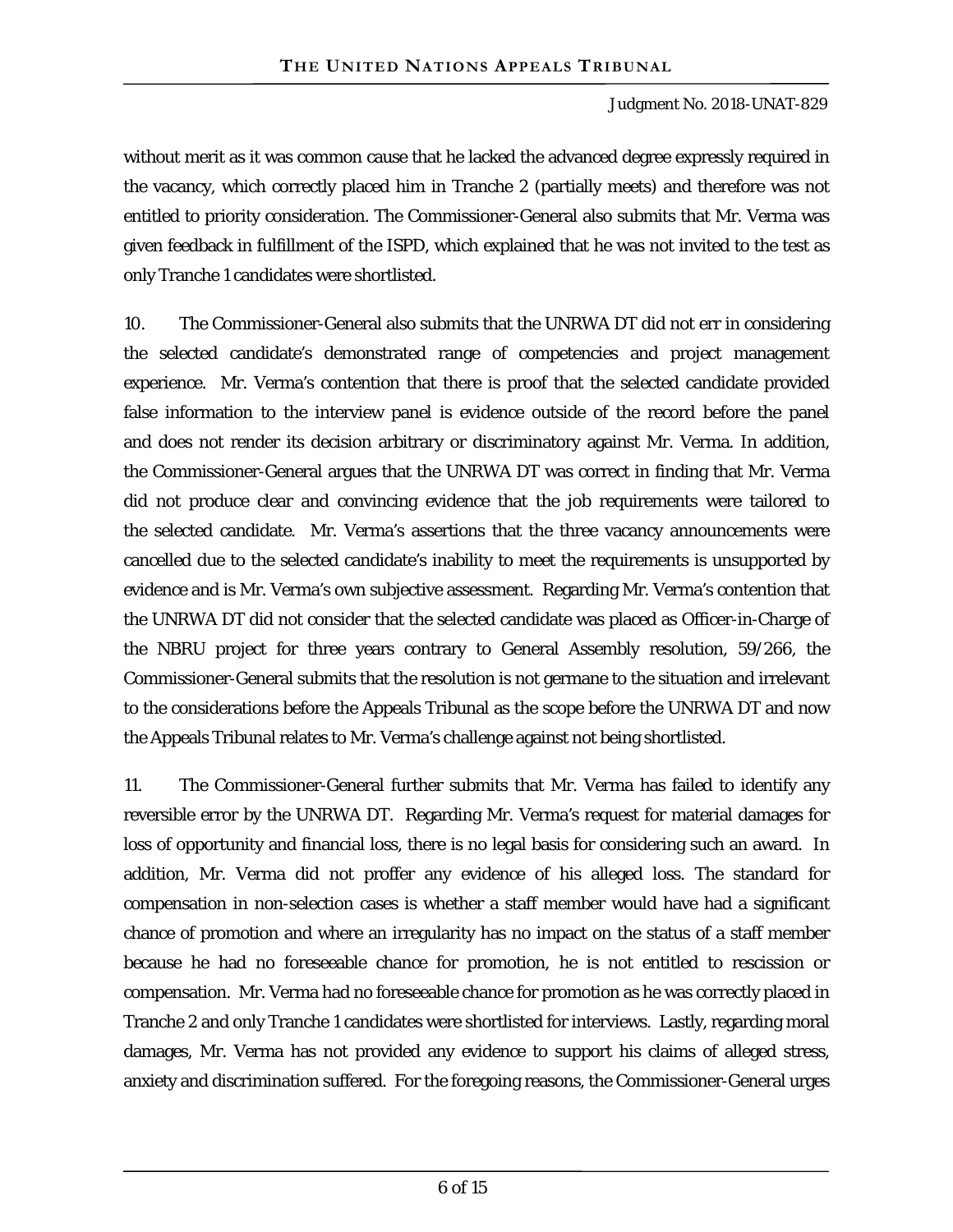the Appeals Tribunal to dismiss Mr. Verma's appeal in its entirety and uphold the Judgment of the UNRWA DT.

# **Considerations**

12. Before embarking on a consideration of the specific arguments made on appeal in this case, it is apposite to recap the jurisprudence of the Appeals Tribunal regarding the scope and exercise of judicial review in relation to matters of appointments and promotions.

13. In terms of the discretion vested in the Administration, under Article 101(1) of the United Nations Charter and Staff Regulations 1.2(c) and 4.1, the Secretary-General has broad discretion in matters of staff selection. The jurisprudence of the Appeals Tribunal has clarified that, in reviewing such decisions, it is the role of the Tribunals to assess whether the applicable regulations and rules have been applied and whether they were applied in a fair, transparent and non-discriminatory manner. The Tribunals' role is not to substitute their decision for that of the Administration.2

14. We have also stated that:3

 $\overline{a}$ 

… The Dispute Tribunal possesses jurisdiction to rescind a selection or promotion process, but may do so only under extremely rare circumstances. Generally speaking, when candidates have received fair consideration, discrimination and bias are absent, proper procedures have been followed, and all relevant material has been taken into consideration, the Dispute Tribunal shall uphold the selection/promotion.

… All candidates before an interview panel have the right to full and fair consideration. A candidate challenging the denial of promotion must prove through clear and convincing evidence that procedure was violated, the members of the panel exhibited bias, irrelevant material was considered or relevant material ignored. There may be other grounds as well. It would depend on the facts of each individual case. (…)

<sup>2</sup> *Riecan v. Secretary-General of the United Nations*, Judgment No. 2017-UNAT-802, para. 13; *Al-Mussader v. Commissioner-General of the United Nations Relief and Works Agency for Palestine Refugees in the Near East*, Judgment No. 2017-UNAT-771, para. 15; *Kucherov v. Secretary-General of the United Nations*, Judgment No. 2016-UNAT-669, para. 27, citing *Niedermayr v. Commissioner-General of the United Nations Relief and Works Agency for Palestine Refugees in the Near East*, Judgment No. 2015-UNAT-603, para. 21 and citations therein; *Ljungdell v. Secretary-General of the United Nations*, Judgment No. 2012-UNAT-265, para. 30 and citations therein.

<sup>3</sup> *Rolland v. Secretary-General of the United Nations*, Judgment No. 2011-UNAT-122, paras. 20-21 and 26; see also *Niedermayr v. Commissioner-General of the United Nations Relief and Works Agency for Palestine Refugees in the Near East*, Judgment No. 2015-UNAT-603, para. 23, and *Staedtler v. Secretary-General of the United Nations*, Judgment No. 2015-UNAT-547, para. 27.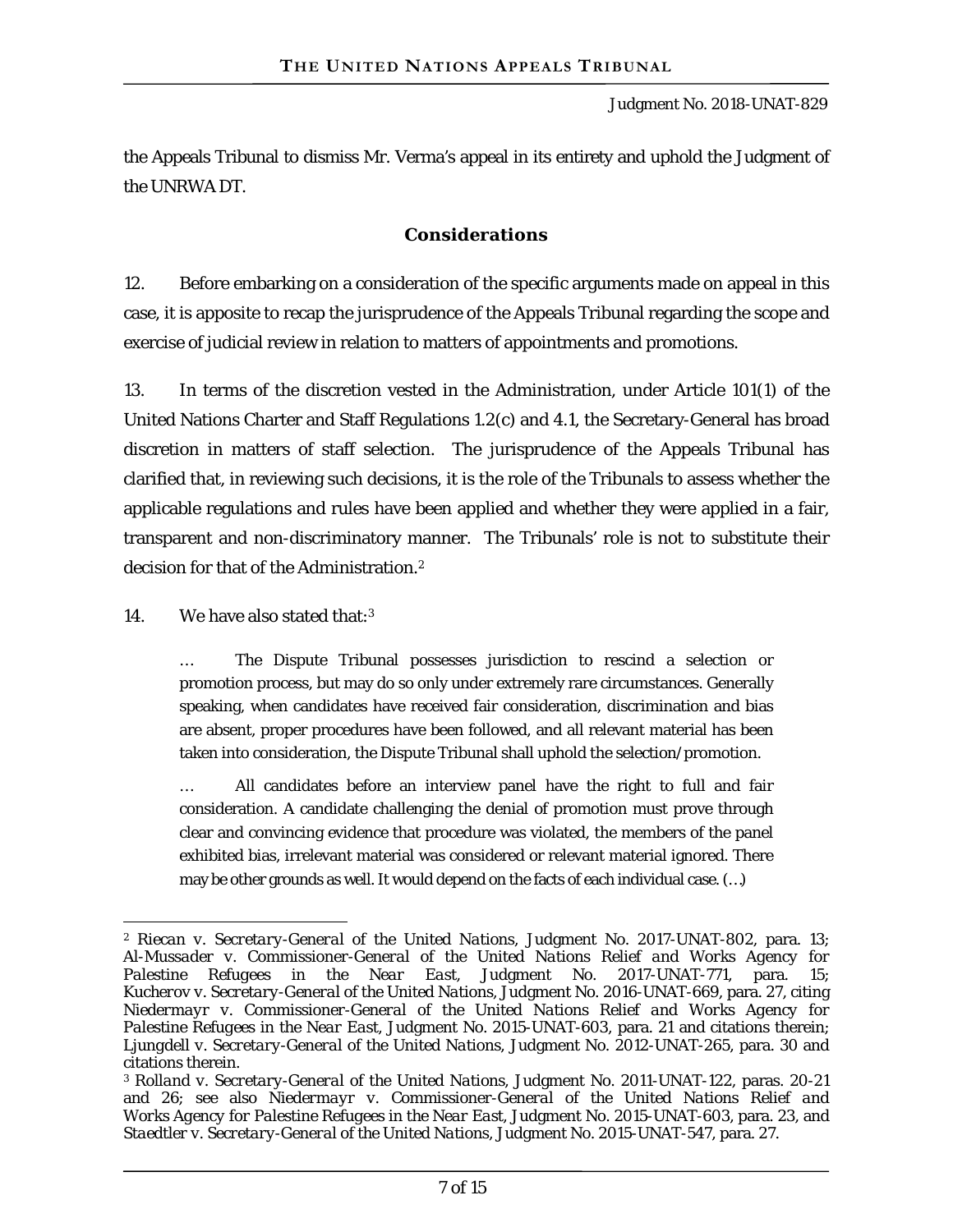…

… There is always a presumption that official acts have been regularly performed. This is called a presumption of regularity. But this presumption is a rebuttable one. If the management is able to even minimally show that the Appellant's candidature was given a full and fair consideration, then the presumption of law stands satisfied. Thereafter the burden of proof shifts to the Appellant who must show through clear and convincing evidence that she was denied a fair chance of promotion.

15. The UNRWA DT correctly applied the foregoing principles in considering Mr. Verma's challenge to the selection process. As discussed in more detail below, the UNRWA DT did not make any errors of law or fact in dismissing his application.

16. Mr. Verma submits that the UNRWA DT erred in fact and in law when it concluded that he did not meet the minimum requirements of the post and was, therefore, rightly ranked as a Tranche 2 candidate (partially meets the requirements) despite the fact that Tranche 2 candidates also included candidates who met the requirements on equivalency, which the UNRWA DT failed to consider. He thus argues that the selection process did not comply with the applicable procedures. Mr. Verma further argues that he has experience in carrying out all the duties outlined and that he holds the required amount of experience, including the educational requirements on equivalency basis and, in particular, professional knowledge and experience required in the post description, competencies and desirable qualifications. He further contends that, whilst for professional posts, possession of a minimum first-level university degree is a mandatory requirement, which cannot be substituted by additional years of relevant experience, the Agency considered instead the advanced university degree as an essential requirement despite it not being explicitly stated in the vacancy announcement

17. UNRWA's International Staff Personnel Directive I/104.2 (Qualifications and Experience Requirements for Professional Posts) provides in relevant part:

26. For professional posts, possession of a minimum of a first level university degree (preferably in a relevant specialisation) is a mandatory requirement, which cannot be substituted by additional years of relevant experience.

27. The Agency verifies the standing for institutions conferring accredited degrees through a UNESCO [the United Nations Educational, Scientific and Cultural Organisation] database. Upon selection, candidates will be requested to provide proof of degree.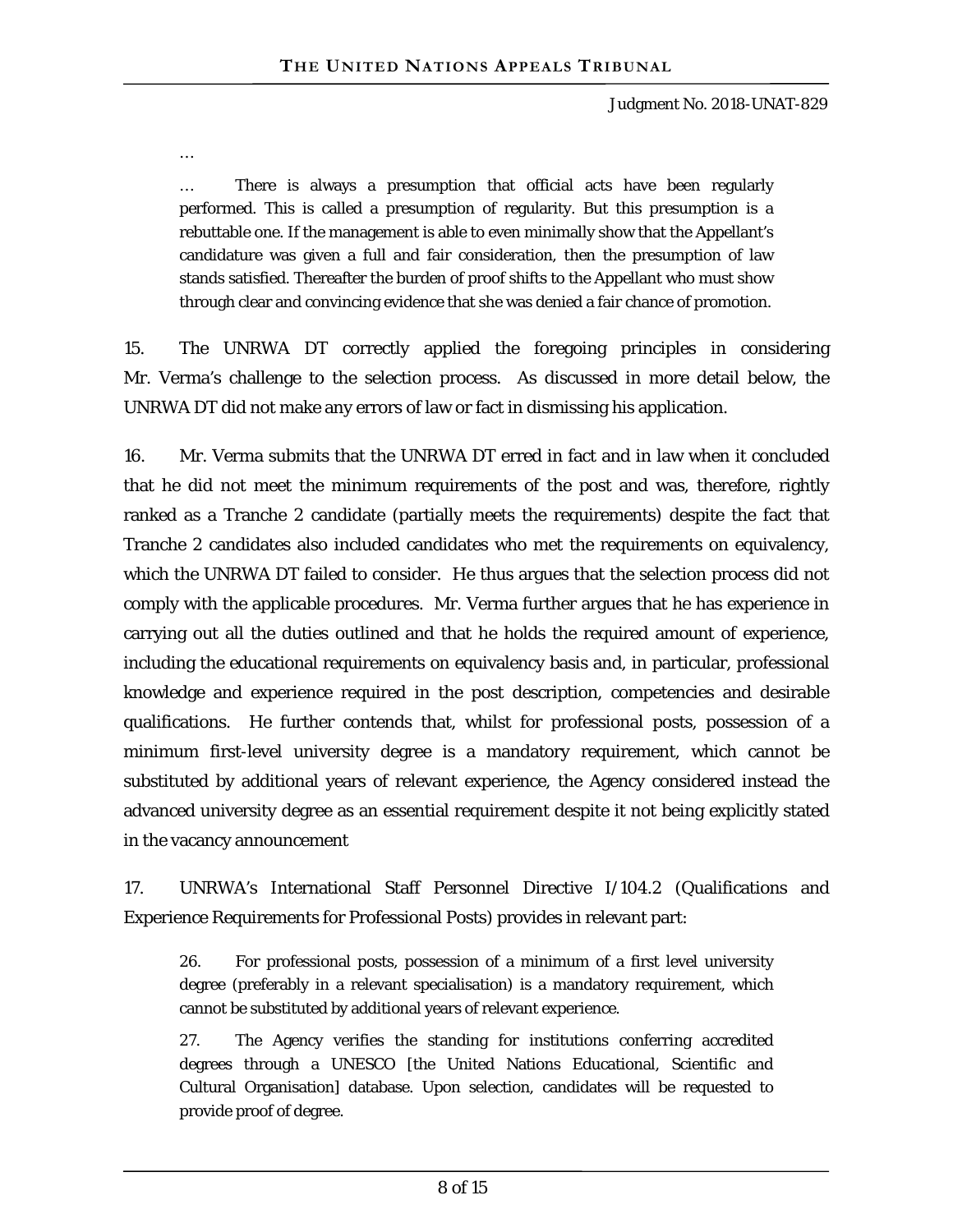28. In considering the suitability of candidates for selection to the Professional category, the following combination of academic qualifications (preferably in a relevant specialisation) from an accredited educational institution and working experience in a relevant field shall be considered equivalent and as a minimum to be appointed at the grade level:

| Level of<br>Appointment | Doctorate and<br>years of relevant<br>experience | Masters and<br>years of relevant years of relevant<br>experience | <b>Bachelor and</b><br>experience |
|-------------------------|--------------------------------------------------|------------------------------------------------------------------|-----------------------------------|
|                         | None                                             | Degree only                                                      |                                   |
| -2                      | Degree only                                      |                                                                  |                                   |
| -3                      |                                                  |                                                                  |                                   |
|                         |                                                  |                                                                  | 10                                |
| -5                      |                                                  |                                                                  | 12 <sub>1</sub>                   |
|                         | 4                                                | 15                                                               |                                   |
| D-2                     |                                                  | 6                                                                |                                   |

…

32. In addition to the minimum requirements specified above, the post description and vacancy announcement should describe a number of desirable requirements which the hiring unit should consider in the short-listing and/or selection of candidates.

…

35. Where the Hiring Director chooses to consider all qualified applicants, the Recruitment Section will complete reviewing all applications at the close of the advertisement period. The Recruitment Section shall then create a long list based on an initial assessment of the candidates' academic qualifications and working experience as set out in the vacancy announcement. Those candidates who fully meet the minimum requirements shall be termed "Tranche 1", those who partially meet the requirements or meet on equivalency shall be termed "Tranche 2" and those who do not as "Tranche 3". Tranche 1 and Tranche 2 candidates comprise the long list.

36. The Recruitment Section's long list is made available to the Hiring Director for assessment and short-listing. Any changes of the short-list by the Hiring Director will be provided to the Recruitment Section with rationales to justify short-list determinations. The Human Resources Department shall validate the final short list.

18. In the case at hand, the vacancy announcement No. 16-FO-LB-23 required:

Advanced university degree from an accredited educational institution in project management, administration, political science, international relations, civil engineering or architecture.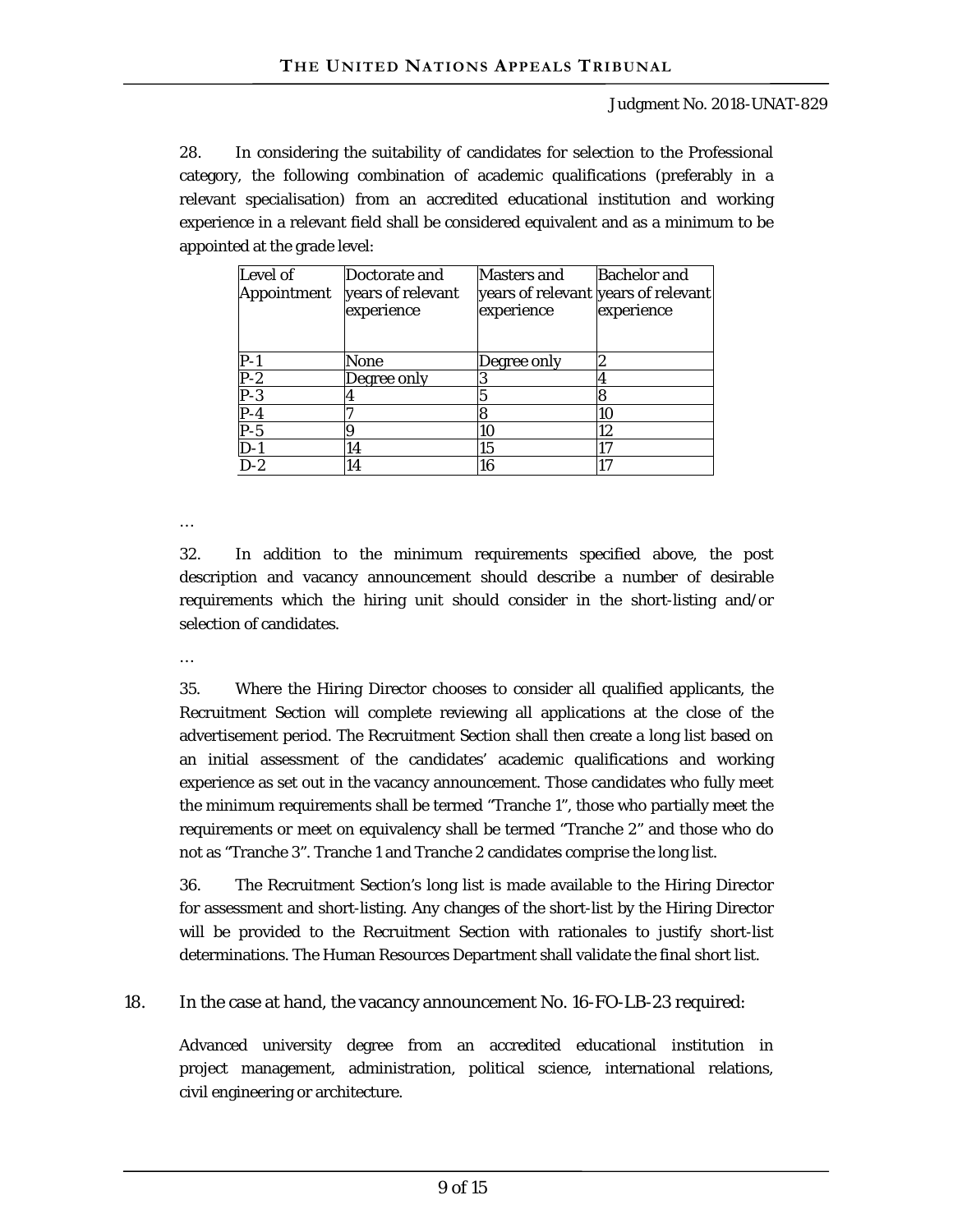#### Equivalency

When the minimum requirements are not fully met, the Human Resources Department may substitute part of the unmet requirements under UNRWA's equivalency determination guidelines with a combination of relevant academic qualification, additional professional training and/or progressive relevant work experience. Note: Work experience alone or formal qualifications with no relevant work experience are not considered sufficient for an equivalency determination.

19. With respect to the required advanced university degree for the post, the UNRWA DT found as follows:4

… The Respondent claims, and the Applicant does not contest, that the Applicant lacked the advanced university degree as required by the vacancy announcement. The [UNRWA DT] notes that, as it has been appropriately raised by the Respondent, the Applicant did not meet the minimum requirements for the post. Therefore, by application of the above provisions, he was rightly ranked as a Tranche 2 candidate who partially met the requirements of the post. Furthermore, the hiring director used his discretionary authority by deciding to shortlist only the five Tranche 1 candidates for an interview.

20. We find no reasons to differ from that conclusion. A plain reading of paragraph 35 of the ISPD supports the finding of the UNRWA DT that the selection exercise should be based on the assessment of the candidates' academic qualifications and working experience as set out in the vacancy announcement and that those candidates who partially meet the minimum requirements or meet on equivalency are placed in Tranche 2 as opposed to those who fully meet them and are placed in Tranche 1. Accordingly, the UNRWA DT's ruling that the Agency could not have considered Mr. Verma as having fully met the vacancy announcement's explicit requirement (i.e. of an advanced university degree) is in compliance with the above-mentioned provision of the ISPD.

21. Additionally, the Agency (hiring unit) lawfully proceeded with shortlisting the five candidates who had met all the requirements of the post and had been placed in Tranche 1 for a written test, per the combined provisions of paragraphs 32 and 35 of the ISPD, whereby the post description and vacancy announcement can set out the desirable requirements which the hiring unit should consider in the shortlisting of candidates. In any case, since the vacancy announcement explicitly lists an advanced university degree as an

 $\overline{a}$ 4 Impugned Judgment, para. 24.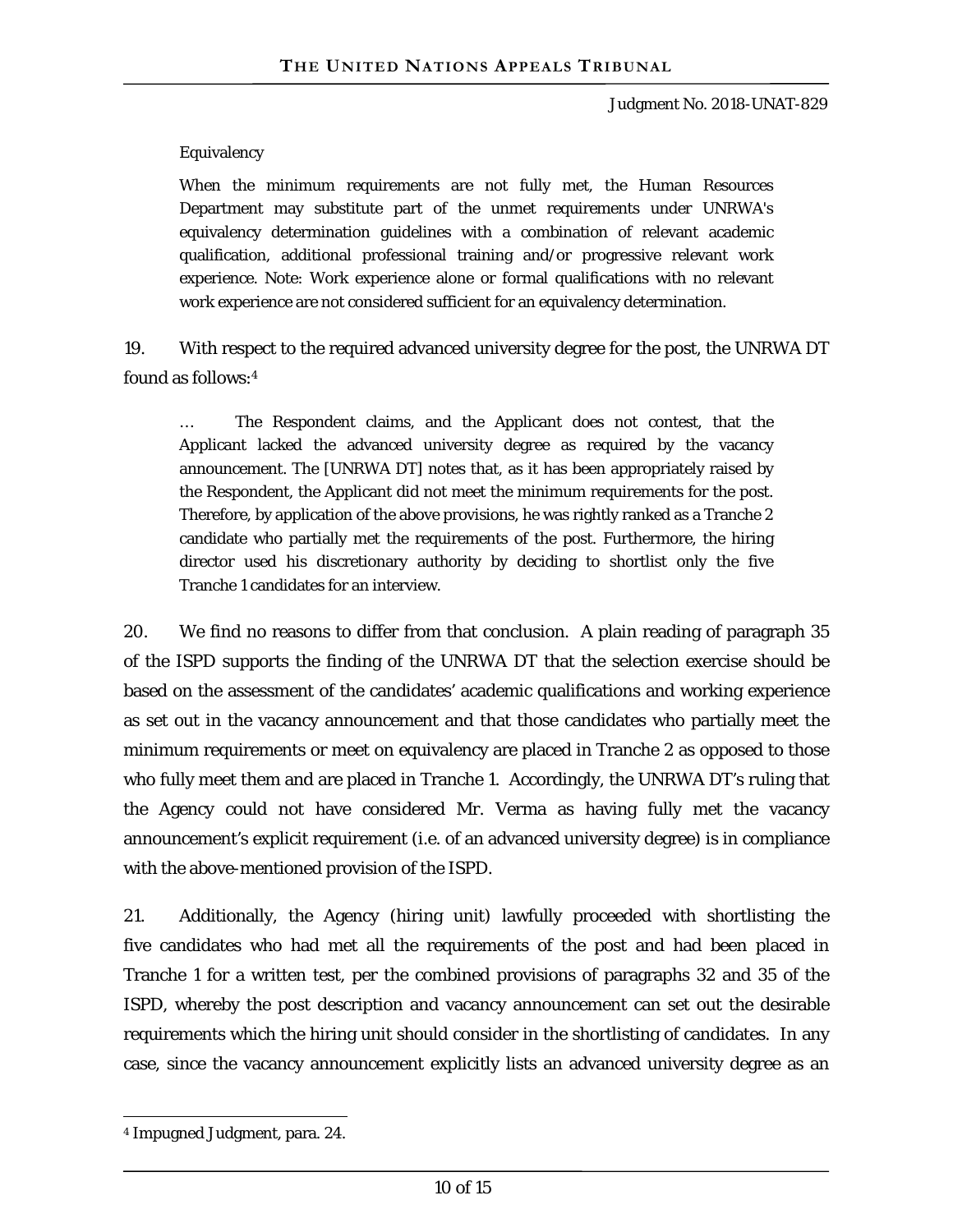essential post requirement, there is no merit to Mr. Verma's claim, who does not possess such a degree, that he meets the minimum requirements for the post on equivalency. Therefore, the decision of the Agency to shortlist only Tranche 1 candidates, and not Tranche 2 candidates (i.e. those who partially meet the requirements or meet on equivalency) for the post, was properly affected, as correctly found by the UNRWA DT, within the purview of paragraph 36 of the ISPD. Mr. Verma has not established by clear and convincing evidence that the decision not to shortlist him was not a valid exercise of the discretionary power of the Administration.

22. Mr. Verma further submits that the UNRWA DT erred by not finding that he was not given priority consideration as an internal candidate and by not weighing the provisions of the UNRWA Staff Regulations and published International Staff Personnel Directives, requiring that the applications of qualified internal candidates be given due and equal consideration. Mr. Verma points to the following language of UNRWA's International Staff Regulation 4.5 which states, "[w]ith due regard to the recruitment of fresh talent, and on as wide a geographical basis as possible, preference shall be given to persons already in the service of the Agency who have the requisite qualifications and experience".

#### 23. The UNRWA DT relevantly opined:<sup>5</sup>

… In *Megerditchian* 2010-UNAT-088, the UNAT held as follows:

… [I]n addition to having the requisite qualifications, Megerditchian was also required to pass an interview before being given priority consideration. She did not establish any evidence that the interview process was flawed.

It should be emphasised that "priority consideration" cannot be interpreted as a promise or guarantee to be appointed or receive what one is considered in priority for. To hold otherwise would compromise the highest standards of efficiency, competency, and integrity required in selecting the best candidate for staff positions under Article 101 of the Charter.

… Therefore, the [UNRWA DT] holds that [Mr. Verma's] claim with regard to being given priority consideration as an internal staff member is without merit.

 $\overline{a}$ 5 Impugned Judgment, paras. 27-28.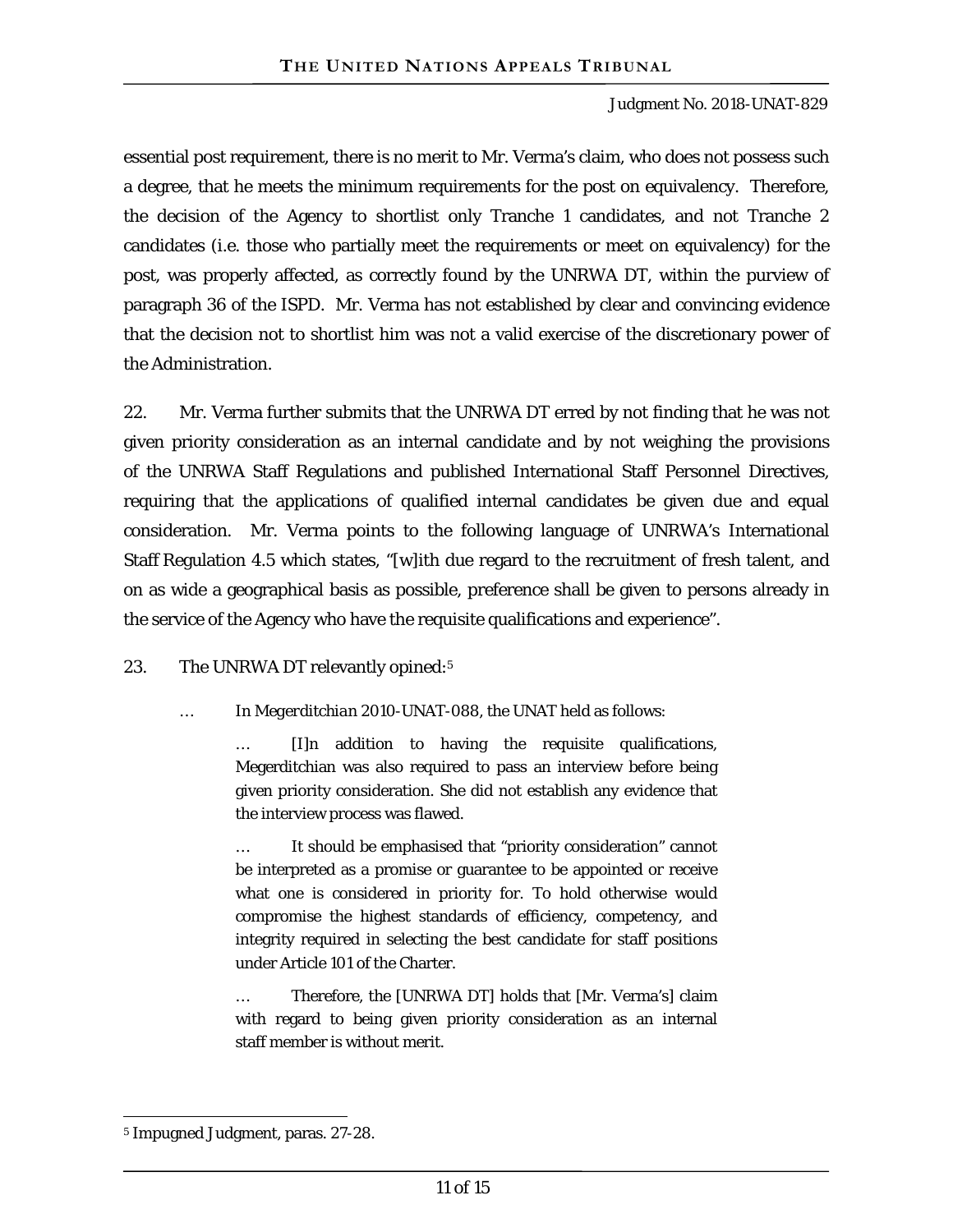24. Mr. Verma's claim to "priority consideration" pursuant to UNRWA's International Staff Regulation 4.5 must also fail. Preference shall be given to persons already in the service of the Agency who have the requisite qualifications and experience. In the case at hand, the evidence, as established by the UNRWA DT, shows that Mr. Verma did not meet all of the requirements for the post to which he had applied, as set out in the vacancy announcement, and thus he was rightly placed, as already alluded, by the Agency in Tranche 2 list. The UNRWA DT thus rightly concluded that since Mr. Verma was unsuitable for the post, the failure of the Administration to consider his application in priority as an internal candidate has not vitiated the outcome of the selection process. Mr. Verma has failed to establish that the UNDT committed any errors of law or of fact in reaching this finding.

25. After all, it is not an entitlement of the staff member solely by virtue of being an internal candidate to be given priority consideration for a post. We recall that "priority consideration" cannot be interpreted as a promise or guarantee to be appointed or receive what one is considered in priority for.<sup>6</sup>

26. For the same reasons, we hold as unsound Mr. Verma's contention that the UNRWA DT erred by not finding that "giving priority to an external candidate, who does not have the required experience for the post, over an internal candidate, is a clear breach of his rights to a discrimination free work environment as laid down in the Charter of the [United Nations]". Mr. Verma's argument is clearly misplaced, since he did not establish, as already alluded to earlier in this Judgment, that he has met the specific requirements of the vacancy announcement for the post, by contrast to the selected candidate, who, as found by the UNRWA DT, the "Interview Panel had noted […] a demonstrated range of competencies and project management experience, including the advantage of his knowledge and experience on the NBRU project".7

27. The Appeals Tribunal emphasizes that the appeals procedure is of a corrective nature and, thus, is not an opportunity for a dissatisfied party to reargue his or her case. A party cannot merely repeat on appeal arguments that did not succeed before the lower court. The function of the Appeals Tribunal is to determine if the UNRWA Dispute Tribunal made errors of fact or law, exceeded its jurisdiction or competence, or failed to exercise its jurisdiction, as

 $\overline{a}$ 

<sup>6</sup> *Onana v. Secretary-General of the United Nations*, Judgment No. 2015-UNAT-533, para. 46, citing *Megerditchian v. Secretary-General of the United Nations*, Judgment No. 2010-UNAT-088, para. 28. 7 Impugned Judgment, para. 29.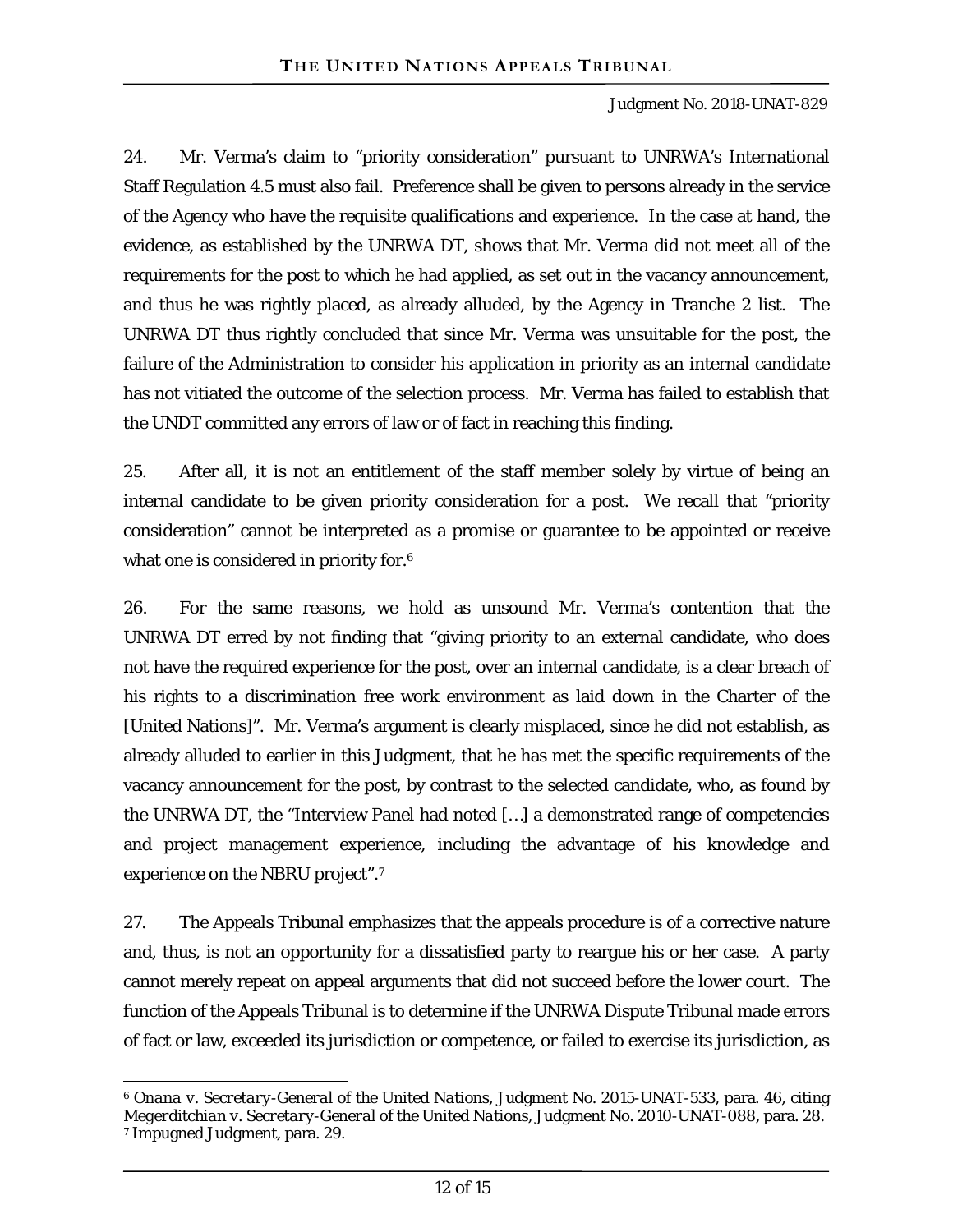prescribed in Article 2(1) of the Appeals Tribunal Statute. An appellant has the burden of satisfying the Appeals Tribunal that the judgment he or she seeks to challenge is defective. It follows that an appellant must identify the alleged defects in the impugned judgment and state the grounds relied upon in asserting that the judgment is defective.<sup>8</sup>

28. It is obvious that Mr. Verma was not satisfied with the UNRWA Dispute Tribunal's decision. He has failed, however, to demonstrate any error in the UNRWA DT's finding that the Agency's decision not to shortlist him resulted from a valid exercise of its discretionary power and was not tainted by improper motives or otherwise unlawful. He merely voices his disagreement with the UNRWA DT's findings and resubmits his submissions to this Tribunal. He has not met the burden of proof of demonstrating an error in the impugned Judgment such as to warrant its reversal.<sup>9</sup>

29. This is especially true with regard to Mr. Verma's assertion that the vacancy announcement was tailored towards the selected candidate. In particular, in his submissions before the Appeals Tribunal Mr. Verma argues that the UNRWA DT "erred when it did not seek clarification from the Agency for multiple announcement of the vacancy for PM/NBRU, appointment of the selected candidate as Officer-in-Charge for the position even after having been unsuccessful during the selection process and providing him with an opportunity to gain valuable experience by keeping the post vacant for three years". Yet, the UNRWA DT considered all the relevant evidentiary material and concluded that Mr. Verma had not provided any evidence in support of his allegation that the vacancy announcement had been tailored towards the selected candidate.10 We are satisfied with this conclusion. Mr. Verma has not rebutted the presumption of regularity which attaches to the selection process. Besides, the first instance Judge has broad discretion to determine the admissibility of evidence and the weight to accord evidence before him or her.<sup>11</sup> The findings of fact made by

 $\overline{a}$ 

<sup>8</sup> *El Saleh v. Commissioner-General of the United Nations Relief and Works Agency for Palestine Refugees in the Near East*, Judgment No. 2015-UNAT-594, para. 30; *Achkar v. Commissioner-General of the United Nations Relief and Works Agency for Palestine Refugees in the Near East*, Judgment No. 2015-UNAT-579, para. 15 and citations therein; *Ruyooka v. Secretary-General of the United Nations*, Judgment No. 2014-UNAT-487, para. 24.

<sup>9</sup> *Ruyooka v. Secretary-General of the United Nations*, Judgment No. 2014-UNAT-487, para. 24; *Gehr v. Secretary-General of the United Nations*, Judgment No. 2012-UNAT-236, para. 37; see also *Abbassi v. Secretary-General of the United Nations*, Judgment No. 2011-UNAT-110, para. 27; *Crichlow v. Secretary-General of the United Nations*, Judgment No. 2010-UNAT-035, para. 30. 10 Impugned Judgment, para. 30.

<sup>11</sup> *Lemonnier v. Secretary-General of the United Nations*, Judgment No. 2017-UNAT-762, para. 37, citing *Ljungdell v. Secretary-General of the United Nations*, Judgment No. 2012-UNAT-265, para. 26.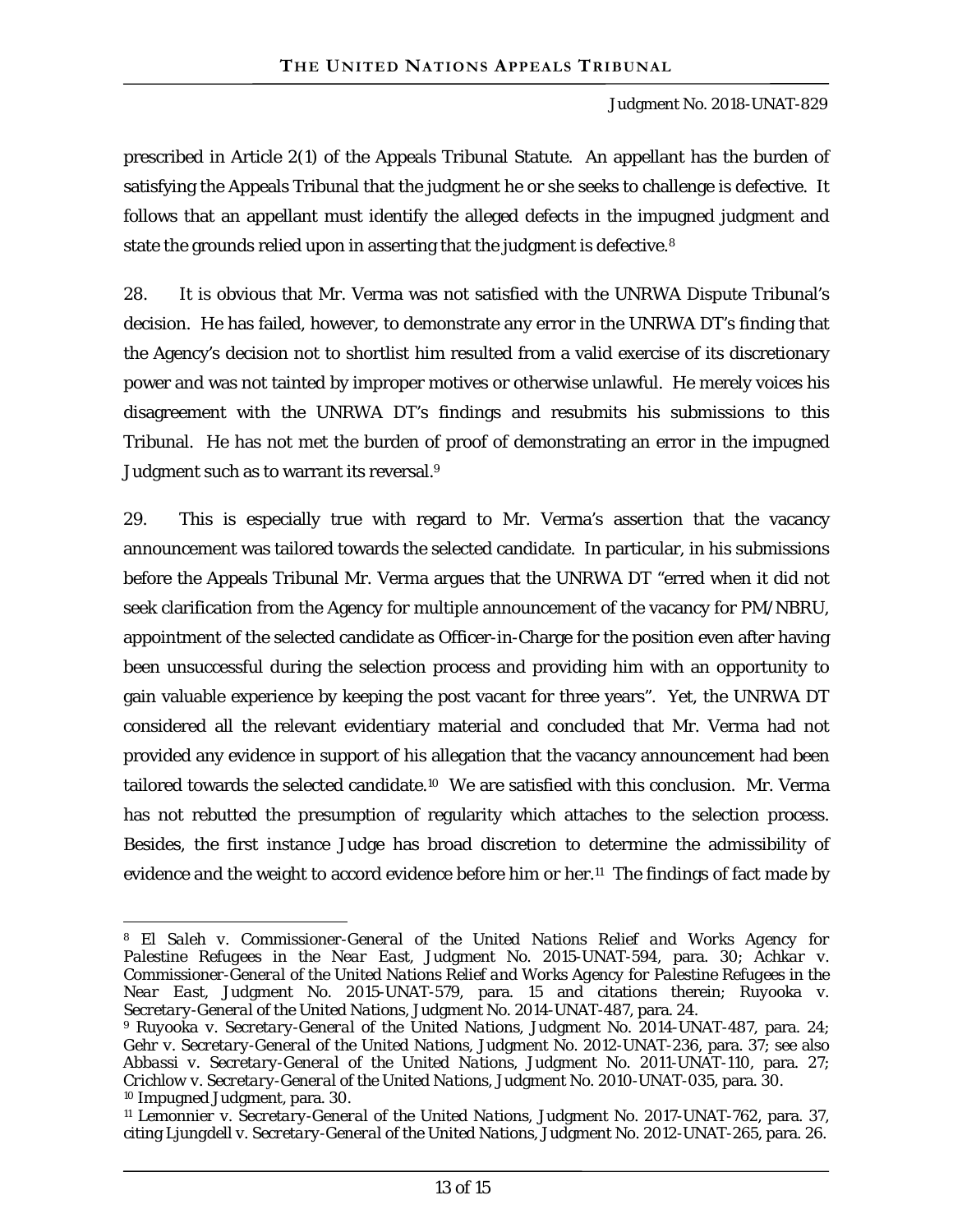the UNRWA DT can only be disturbed under Article 2(1)(*e*) of the Appeals Tribunal Statute when there is an error of fact resulting in a manifestly unreasonable decision, which is not the case here. We hold that the UNRWA DT gave careful and fair consideration to Mr. Verma's arguments regarding the legality of the selection exercise. Moreover, Mr. Verma has failed to discharge his burden of proving through clear and convincing evidence that he was denied a fair chance of selection.

30. Finally, Mr. Verma, in the same vein, submits that the UNRWA DT erred when it accepted that the interview panel had noted the selected candidate's demonstrated range of competencies and project management experience including his knowledge and experience in the NBRU project, when it has been clearly proven, with evidence, in the "Observations to Respondent's Reply with Supplementary Evidence" that the selected candidate had provided false information to the interview panel to demonstrate his competencies and project management experience; it also erred in its decision by not considering the fact that the selected candidate did not have the requisite two years of international experience outside the duty station of the post in violation of Section 30 of the ISPD, which provides that the relevant experience includes a minimum of two years of international experience outside the duty station of the post.

31. Nevertheless, as Mr. Verma was, as determined by the Appeals Tribunal earlier in this Judgment, lawfully not one of the five short-listed candidates, due to his not meeting the specific requirements of the vacancy announcement for the post, and therefore he had no chance of selection, he lacks standing in this regard to challenge the qualifications of the selected candidate, in support of his own interest in the position. Consequently, the UNRWA DT Judgment under appeal correctly determined, although with a different reasoning, that the above arguments of Mr. Verma had no merit.

32. From the foregoing, we hold that Mr. Verma has failed to establish that the UNRWA DT committed errors on questions of fact and law such as to warrant a reversal of its Judgment.

33. Our conclusion that the UNRWA DT did not make any errors of law or fact in dismissing Mr. Verma's challenge of the decision not to select him precludes Mr. Verma from seeking compensation. Since no illegality was found, there is no justification for the award of any compensation. As this Tribunal stated before, "compensation cannot be awarded when